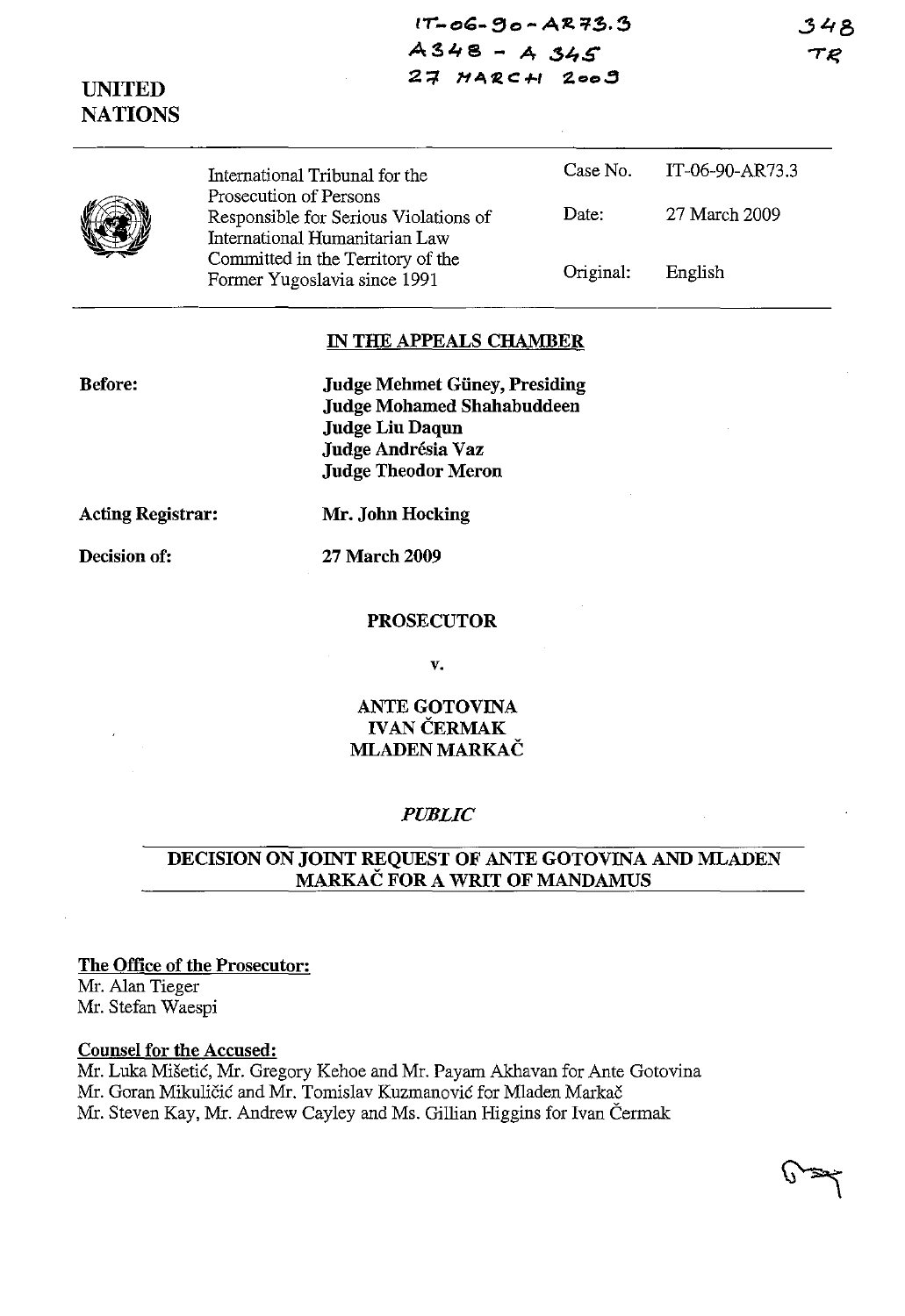1. The Appeals Chamber of the International Tribunal for the Prosecution of Persons Responsible for Serious Violations of International Humanitarian Law Committed in the Territory of the former Yugoslavia Since 1991 ("Appeals Chamber" and "International Tribunal", respectively) is seized of a joint request by Ante Gotovina ("Gotovina") and Mladen Markac ("Markač", collectively "Joint Defence")<sup>1</sup> against the "Second Decision on Joint Defence Motion to Strike the Prosecution's Further Clarification of Identity of Victims", issued by Trial Chamber I ("Trial Chamber") on 2 March 2009 ("Impugned Decision").

## **I. PROCEDURAL BACKGROUND**

2. On 17 July 2008, the Prosecution filed the "Prosecution's Further Clarification of Identity of Victims" ("Further Clarification") to which was annexed an Amended Schedule 2 to the operative indictment.<sup>2</sup> In addition to correcting minor mistakes and providing additional identifying information regarding the alleged known victims listed in the original Schedule  $2<sup>3</sup>$ , the Prosecution identified 59 alleged victims to be removed from Schedule  $2<sup>4</sup>$  and "a further 189 victims that are the subject of the charges against the Accused". As a result, the number of alleged victims identified in the Amended Schedule 2 amounted to  $337<sup>6</sup>$  On 9 October 2008, the Trial Chamber issued its "Decision on Joint Defence Motion to Strike the Prosecution's Further Clarification of Identity of Victims" ("9 October 2008 Decision"), in which the Trial Chamber denied the Defence<sup>7</sup> for Gotovina, Markač and Ivan Čermak's (collectively, "the Three Defence Teams") joint motion to strike the Prosecution's Further Clarification ("24 July 2008 Motion"). $8$ 

3. On 12 November 2008, the Trial Chamber granted the Three Defence Teams' request for certification to appeal the Impugned Decision ("Joint Appeal").<sup>9</sup> On 26 January 2009, the Appeals Chamber granted the Joint Appeal and remanded the 9 October 2008 Decision to the Trial Chamber for reconsideration in light of the errors it identified.<sup>10</sup> On 2 March 2009, the Trial Chamber



<sup>&</sup>lt;sup>1</sup> Defendant Ante Gotovina's and Defendant Mladen Markač's Request for a Writ of *Mandamus*, 4 March 2009 ("Joint Request").

The operative indictment in this case is the Amended Joinder Indictment *(Prosecutor v. Ante Gotovina et al., Case No.* IT-06-90-T, Amended Joinder Indictment, 12 March 200S ("Indictment")).

Further Clarification, para. 3, Appendix A. The original Schedule 2 ("Schedule 2") was filed on 28 March 2007 *(Prosecutor* v. *Ante Gotovina et aI.,* Case No. IT-06-90-PT, Clarification of Indictment, 2S March 2007, Schedule 2). 4 Further Clarification, para. 3, Appendix B.

<sup>5</sup> Further Clarification, para. 3, Appendix C; Amended Schedule 2.

Further Clarification, para. 4.

<sup>79</sup> October 200S Decision, p. S.

<sup>8</sup>*Prosecutor* v. *Ante Gotovina et aI.,* Case No. IT-06-90-T, Joint Defence Motion to Strike the Prosecution's Further Clarification of Identity of Victims, 24 July 200S.

*<sup>9</sup> Prosecutor* v. *Ante Gotovina et aI.,* Case No. IT-06-90-T, Decision on Joint Defence Request for Certification to Appeal the Trial Chamber's Decision of 9 October 2008, 12 November 2008.

<sup>10</sup> Decision on Joint Defence Interlocutory Appeal Against the Trial Chamber's Decision on Joint Defence Motion to Strike the Prosecution's Further Clarification of Identity of Victims, 26 January 2009 ("Appeals Chamber's Decision").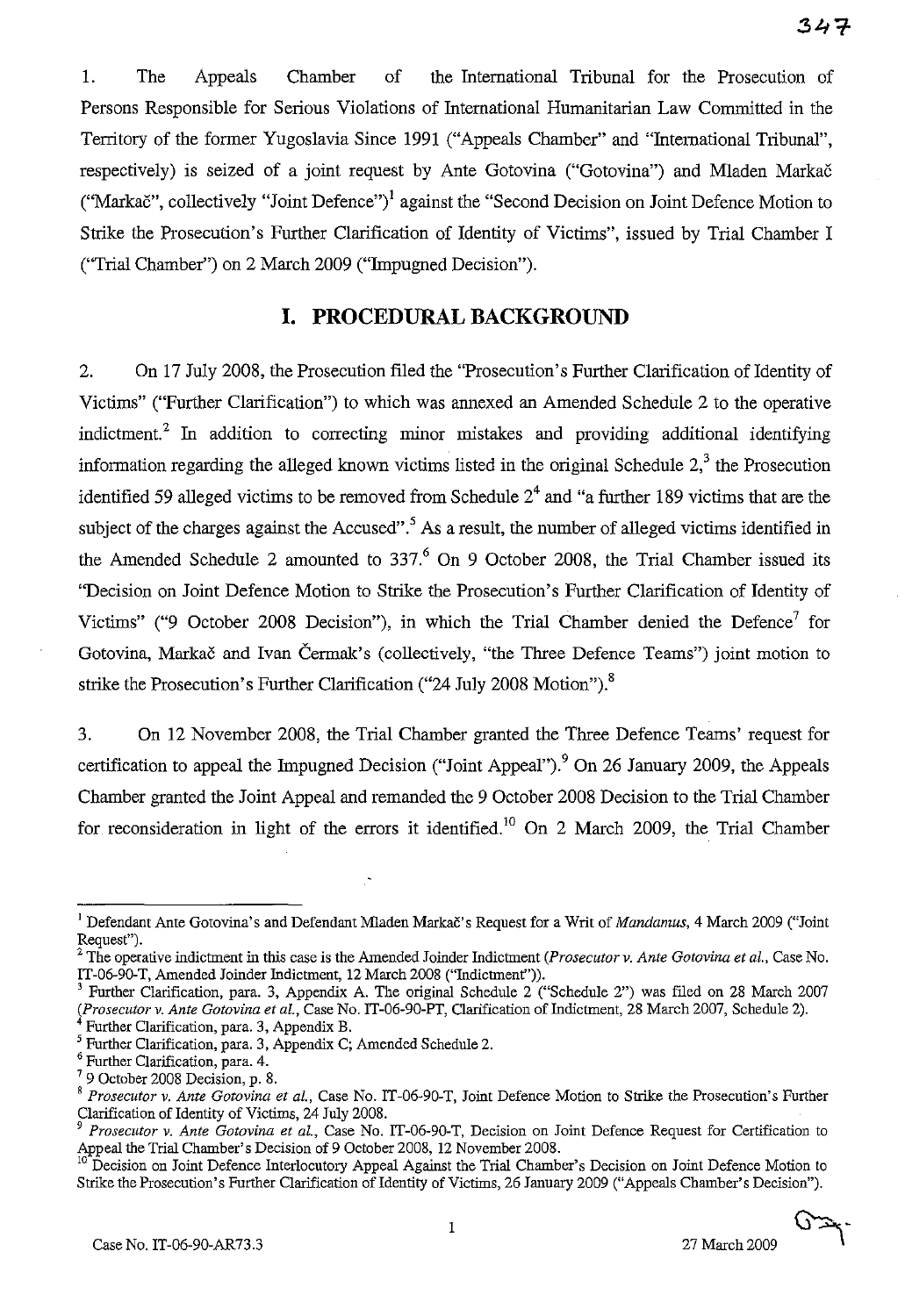rendered the Impugned Decision, in which it denied the  $24$  July  $2008$  Motion.<sup>11</sup> The Joint Request, seeking that the Appeals Chamber order the Trial Chamber to comply with the Appeals Chamber's Decision, was filed on 4 March 2009. The Prosecution responded on 16 March 2009, requesting that the Appeals Chamber deny the Joint Request.<sup>12</sup> The Joint Defence did not reply.

## **II. DISCUSSION**

4. The Joint Defence requests that the Appeals Chamber issue a writ of *mandamus,13* a written order whereby "a superior court [may] compel a lower court or a government officer to perform mandatory or purely ministerial duties correctly".<sup>14</sup> It requests the Appeals Chamber to "order the Trial Chamber to comply with the [Appeals Chamber's Decision]" and mentions that the Joint Request is filed exceptionally under Rule 54 of the Rules of Procedure and Evidence (the "Rules").<sup>15</sup> The Prosecution responds that the Joint Defence cannot request a writ of *mandamus* as it is not an available remedy for decisions under Rule 73 of the Rules.<sup>16</sup> Further, it argues that the proper avenue to appeal a decision under Rule 73 of the Rules is to request certification to appeal, that the Joint Defence did so on 5 March 2009, and that the Joint Request is thus "an improper attempt to circumvent the certification process provided for by the Rules".<sup>17</sup> Should the Appeals Chamber consider that issuing a writ of *mandamus* is an appropriate remedy, the Prosecution submits that it is not warranted in the present case as the Trial Chamber complied with the Appeals Chamber's Decision. 18

5. The Appeals Chamber considers that the issue in the present case is not whether it is competent to issue a writ of *mandamus* but rather whether the Trial Chamber complied with the Appeals Chamber's Decision. It is established case-law before the International Tribunal that "a proper construction of the Statute requires that the *ratio decidendi* of its decisions is binding on Trial Chambers".<sup>19</sup> When remanding the 9 October 2008 Decision to the Trial Chamber for reconsideration, the Appeals Chamber did not request that the Trial Chamber review its entire decision, but rather that it review it in light of the two errors identified by the Appeals Chamber. To the extent that the Joint Defence now submits that the Trial Chamber failed to address the two errors identified by the Appeals Chamber and thus challenges the same issues for which leave to appeal the 9 October 2008 Decision was originally granted, the Appeals Chamber remains

<sup>&</sup>lt;sup>11</sup> Impugned Decision, para. 9.

<sup>12</sup> Prosecution's Response to Gotovina and Markač's Request for a Writ of *Mandamus*, 16 March 2009 ("Response").

<sup>&</sup>lt;sup>13</sup> Joint Request, para. 3.

<sup>&</sup>lt;sup>14</sup> Black's Law Dictionary, 8th Edition (St. Paul, West Group, 2004).

 $\frac{15}{15}$  Joint Request, para. 3.

 $^{16}$  Response, para. 2.<br> $^{17}$  Response, para. 3.

 $18$  Response, paras 4-7.

*<sup>19</sup> Prosecutor* v. *Zlatko Aleksovski,* Case No. *IT-95-14/1-A,* Judgement, 24 March 2000, para. 113.